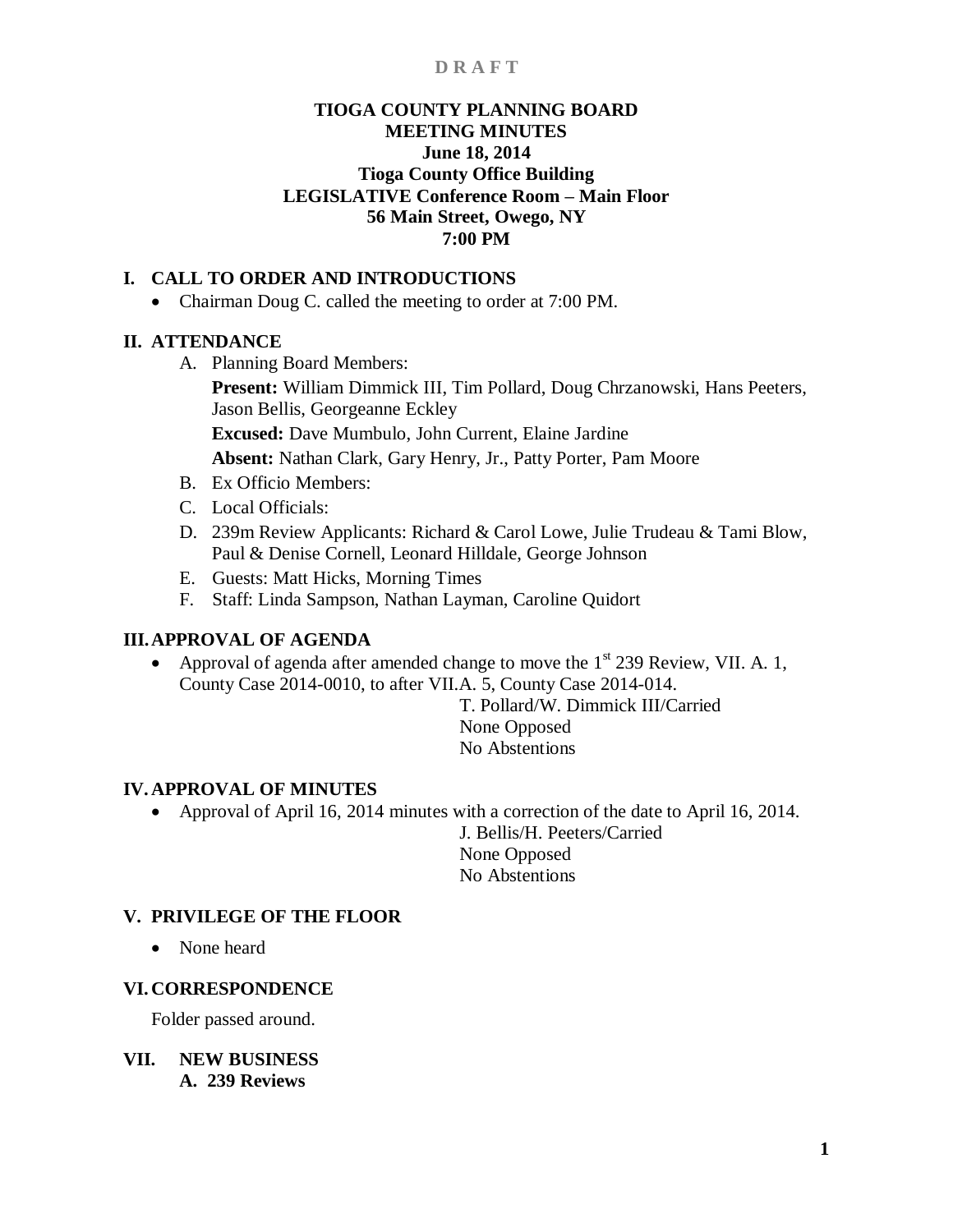# **1. County Case 2014-011: Village of Waverly, Special Use Permit, Site Plan Review, P & D Llenroc, LLC**

The applicant is requesting to remove an existing free standing sign and replace it with a commercial grade steel pole sign. The proposed sign will be installed in the pavement of the parking lot and be located approximately fifteen (15) feet from the sidewalk. The proposed sign will be internally lighted by three (3) fluorescent bulbs. The proposed sign will be four (4) feet high by five (5) feet long and attached to a ten (10) foot pole. The bottom of the sign will be approximately six (6) feet and six (6) inches from the pavement.

The neighborhood contains a mix of residential and commercial uses nearby. Staff recommends approval of the special use permit with the following conditions:

- That the applicant obtain all required state, county and local permits, licenses and registrations.
- The applicant shall provide the Village Planning Board with documentation that the proposed sign meets the regulations for wind pressure load.

**Q: T. Pollard** - Will you be sacrificing a parking spot with the sign? **A: P. Cornell:** No, P. Cornell presented a better picture. The new sign will be smaller, but raised and the lot will meet the minimum parking requirements. Mr. Cornell added this sign will be a commercial grade, double sided sign meeting all the specifications necessary.

**Q: C. Quidort** - Regarding the dimensions, the application states that it's a 10 ft. pole, but when adding 6 ft. 6 in. plus 4 ft. of sign it is more than 10 ft. **A: P Cornell** explained that the sign will have a 6 ft. 6 in. clearance from the pavement and the sign is an additional 4 ft., making it 10 ft. 6 in. P. Cornell left a better picture with C. Quidort.

# **With no further discussion, motion to recommend approval of the site plan:**

|            | H. Peeters/ W. Dimmick III/Carried |
|------------|------------------------------------|
| Yes        | 6                                  |
| -No        | o                                  |
| Abstention | $\mathbf{u}$                       |
|            |                                    |

**2. County Case 2014-012: Village of Waverly, Special Use Permit, Site Plan Review, Sister's Family Restaurant**

The applicant is requesting a site plan review and a special permit to establish and operate a casual dining restaurant in an existing vacant restaurant building. The main floor will be the only floor utilized. The basement and upper story will remain vacant at this time. Hours of operation will be Monday – Saturday, 6 AM – 8 PM and Sunday, 7 AM – 2 PM. The restaurant will have approximately 141 seats. The applicant anticipates the business will have 10 employees. According to the applicant the existing parking lot has 67 parking spaces including handicap parking. The applicant proposes to utilize the existing business sign located at the front corner of the Route 17C/Route 34 frontage.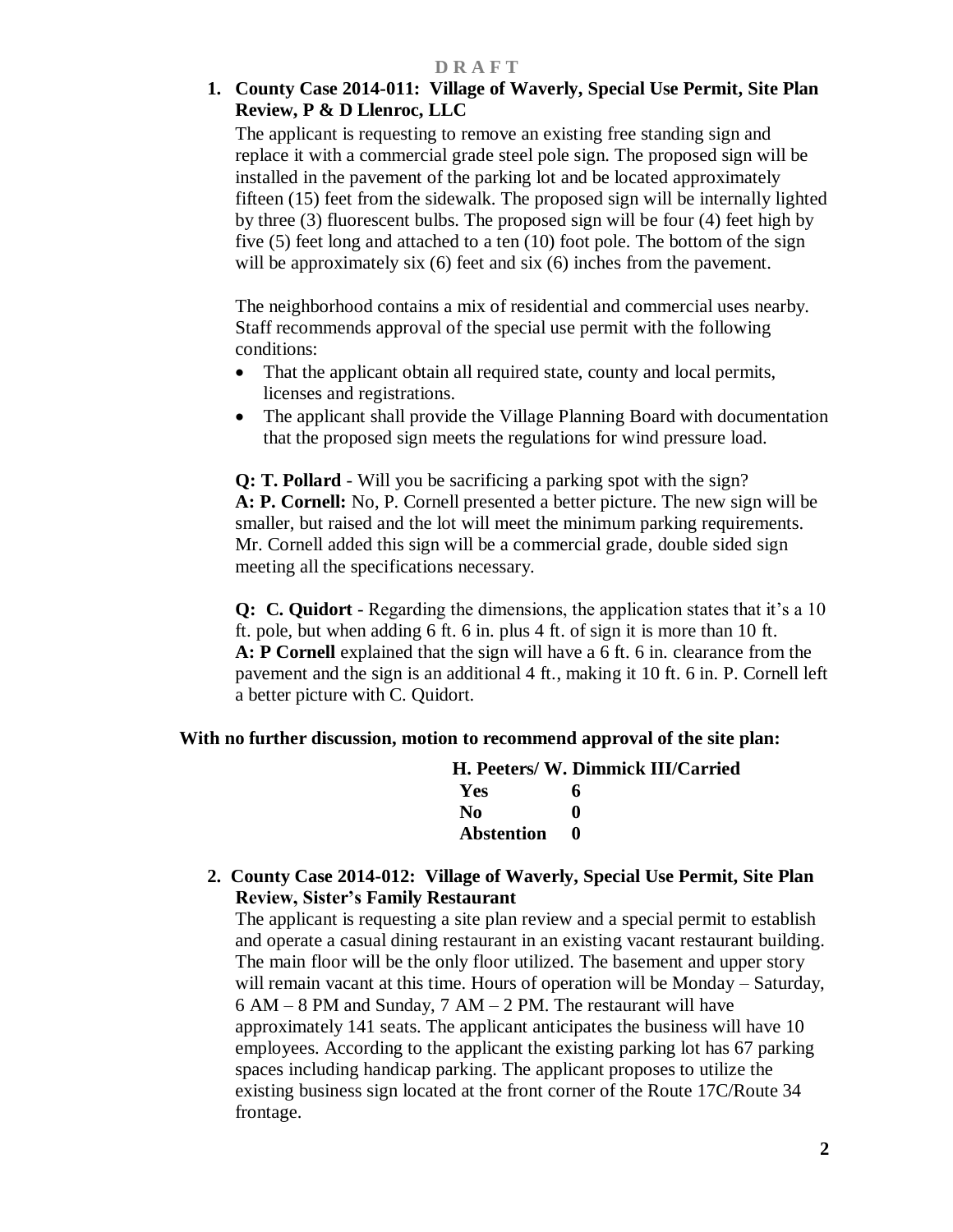C. Quidort reported that the site plan was not submitted by the Village

C. Quidort reported that it is recommended that the Village request the square footage of the floor space, so that the amount of required parking can be calculated.

The neighborhood contains a mix of residential and commercial uses nearby. Staff recommends approval of the special use permit with the following conditions:

- That the applicant obtain all required state, county and local permits, licenses and registration.
- That the NYS DOT Region 9 Site Plan Review Committee review and approve this proposal.

**Q: T. Pollack** - Did this get referred because it was out of use for more than a year?

**A: C. Quidort** - It was referred because it is within 500 ft. of Route 17C.

**Q: H. Peeters** - Is the seating capacity changing? **A: J. Trudeau** - It is staying around the same, about 150. We are using everything that is already there.

**Q: Doug C.** - asked for clarification on the dining area dimensions. **A: J. Trudeau:** The dining area is 2871 sq. ft.

J. Bellis reported at 100 sq. ft. calculation, that would be 28 almost 29 parking spaces required.

### **With no further discussion, motion to recommend approval of the site plan:**

|                   | J. Bellis/T. Pollard/Carried |
|-------------------|------------------------------|
| Yes               | 6                            |
| No                | O                            |
| <b>Abstention</b> | 0                            |

**3. County Case 2014-013: Village of Newark Valley, Site Plan Review, Community Thrift Store and Donation Center**

The applicant proposes to establish a community thrift store to sell new and used merchandise. The business will have two employees. The proposed operating hours are Wednesday through Saturday from 9:00 AM - 4:00 PM. The site plan shows sufficient parking with seven parking spots.

The neighborhood contains a mixture of commercial and residential uses. Staff recommends approval of the special use permit with the following conditions: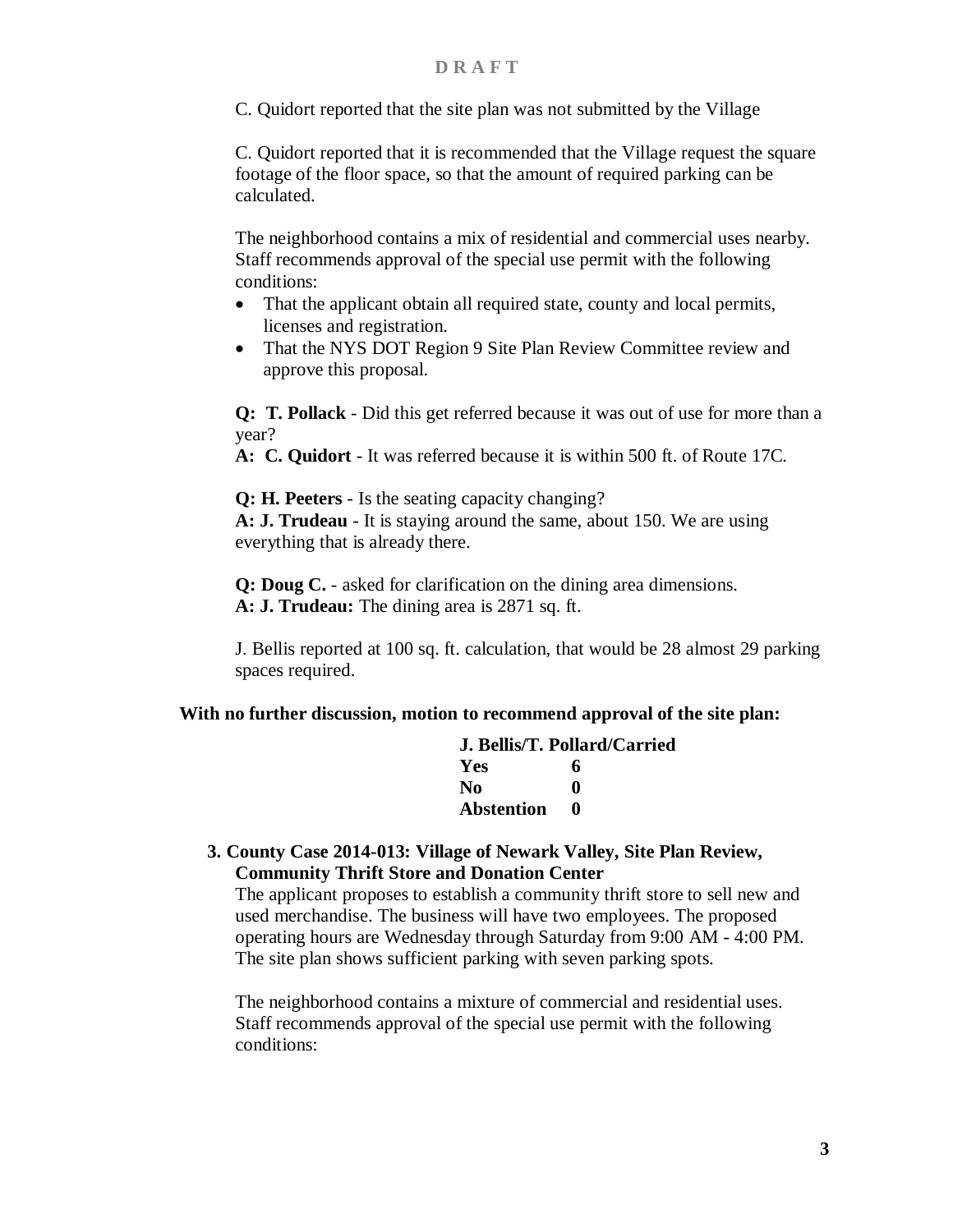- That the applicant obtain all required state, county and local permits, licenses and registrations, including a Floodplain Development permit if required by Village code.
- That the applicant obtain approval from the NYS DOT Region 9 Site Plan Review Committee.
- Vehicular access from Route 38/S Main Street be ingress only and be signed as such.
- The applicant should post signage along the Route 38S Main Street driveway alerting vehicles to the presence of pedestrians and provide a separated pedestrian walkway along the side of the structure or post signage alerting vehicles to the presence of pedestrians.

R. Lowe commented that prior to the Board Meeting last week he took some pictures that shows the one way do not enter sign. Also, a picture showing the parking lot described as over grown, showing grass grown from the flood. There hasn't been much traffic since. The Village has since removed the fence shown along the Water Street driveway, so now you can see left or right when turning on to Water Street.

**Q: H. Peeters** - Is that where the laundromat is? **A: R Lowe:** There is an apartment right next to the laundromat.

**Q: H. Peeters** - Are you next to the new produce place? **A: R. Lowe**: Yes.

C. Quidort commented the site plan does not indicate a visual or noise buffer between the proposed parking area and a neighboring lot. It's an existing building, structure, neighborhood.

R. Lowe responded that there will not be any garbage trucks going through the area because the there are other buildings nearby that have dumpsters that we will be using.

**Q: Doug C.** - The site review map shows the main dumpster is behind your cars?

**A: R. Lowe** - No, the main dumpster location has changed to only 100 ft. away, located behind a garage (he pointed to a picture). The people who own the building have asked, and village recommended, we put a layer of stone down where tire tracks have worn a path and has given 60 days after moving in to complete this.

**Q: H. Peeters** - People can come in on Route 38, but have to leave out on Water St.?

**A: R. Lowe** - Yes, and there is a ramp to get into the back entrance. There will be entrance signs there.

**Q: Doug C.** - The proposed exit coming out on Water Street; the apartments have egress out of their doors is there going to be parking right there?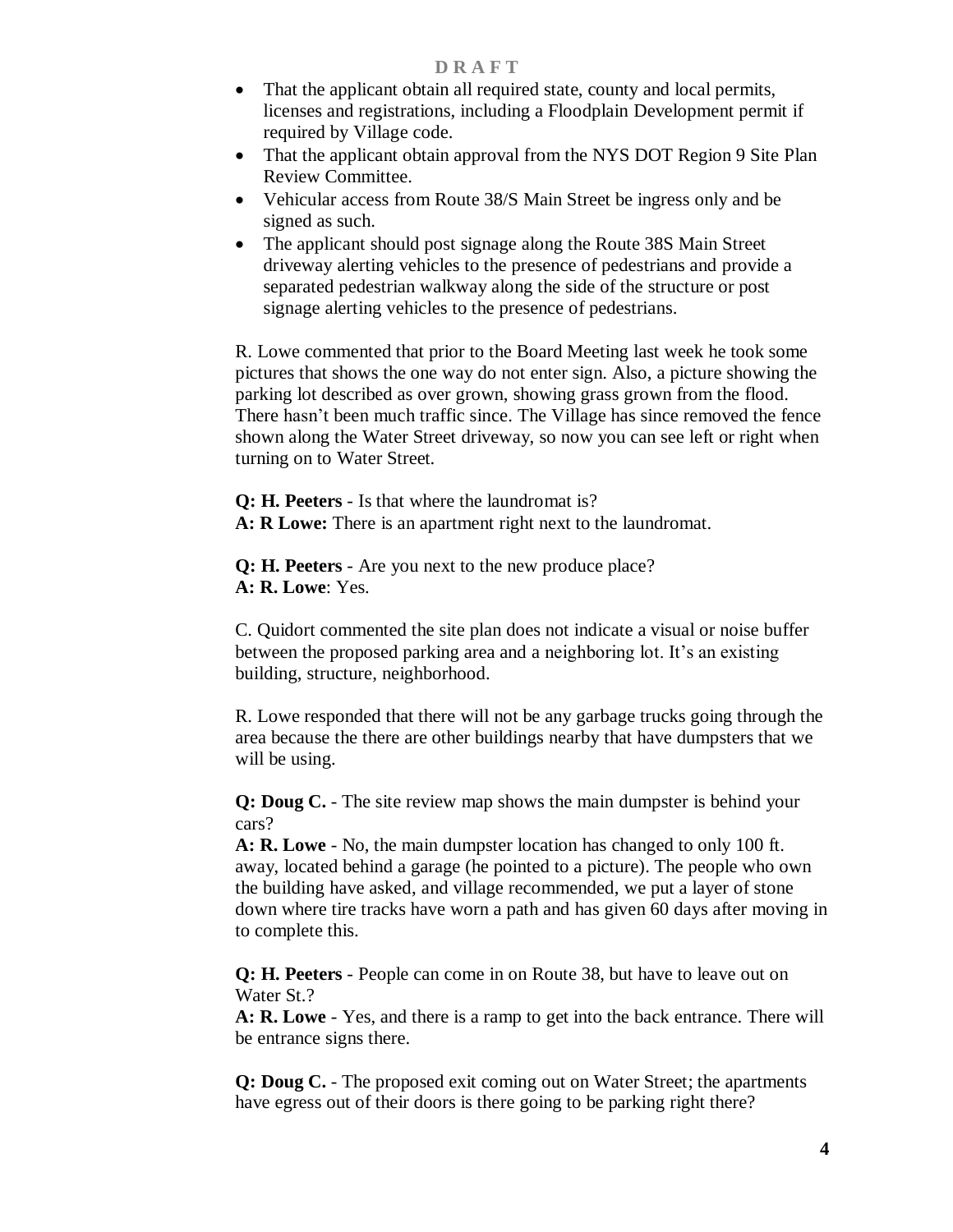**A: R. Lowe** - They go out on their porch and go down 3 or 4 steps to go to their car. They are not stepping out into traffic.

**Q: C. Quidort** - Do you think there should be no parking signs at the driveway?

**A: Doug C.** - I would like to make a proposal to adjust some of the no parking recommendations; no parking signs placed at the egress positions, so people don't get blocked or have fire access problem. The other motion would be the dumpster taken off the site plan because the location has changed.

**Q: J. Bellis** - Does the Village have any zoning requirements associated with single and double lane traffic, adding that 12 ft. wide is narrow for two way traffic as well as 9 ft. wide for single lane traffic. Have you spoke to Region 9 DOT?

**A: R. Lowe** - We spoke to the Code Enforcement Officer of Newark Valley, he was at the meeting last week and said it wouldn't be a problem. It is actually 14 ft. wide. We left a foot on each side for mirrors on trucks. The distance is less than 50 ft. from the road to the back of the parking lot, so they can be seen.

**Q: J. Bellis** – My concern is a 9 ft. wide lane, even if it's ingress, the turning radius to get into a 9 ft. lane and on your highway occupancy permit through NYS DOT what they require – they are tight traffic conditions; for either one or two lanes.

**A: R. Lowe** – the driveway has been there for quite a while, the curb has been prepared by the state, and has been there for years.

J. Bellis raised the concern what the NYS DOT is going to say even though it's existing conditions, they change their outlook all the time.

**Q: J. Bellis** – How about snow removal? **A. R. Lowe** – It is the responsibility of the owner of the building.

**Motion to adjust the conditions for the site plan approval to add the placement of no parking signs in the areas of the egress** 

**G. Eckley/H. Peeters/All in favor**

**Motion to adjust the conditions for site plan approval to note that the dumpster is not part of the original package.** 

**J. Bellis/H. Peeters/All in favor**

**With no further discussion, motion to recommend approval with the above modifications of the site plan:**

> **T. Pollard/ W. Dimmick III/ Carried Yes 6 No 0 Abstention 0**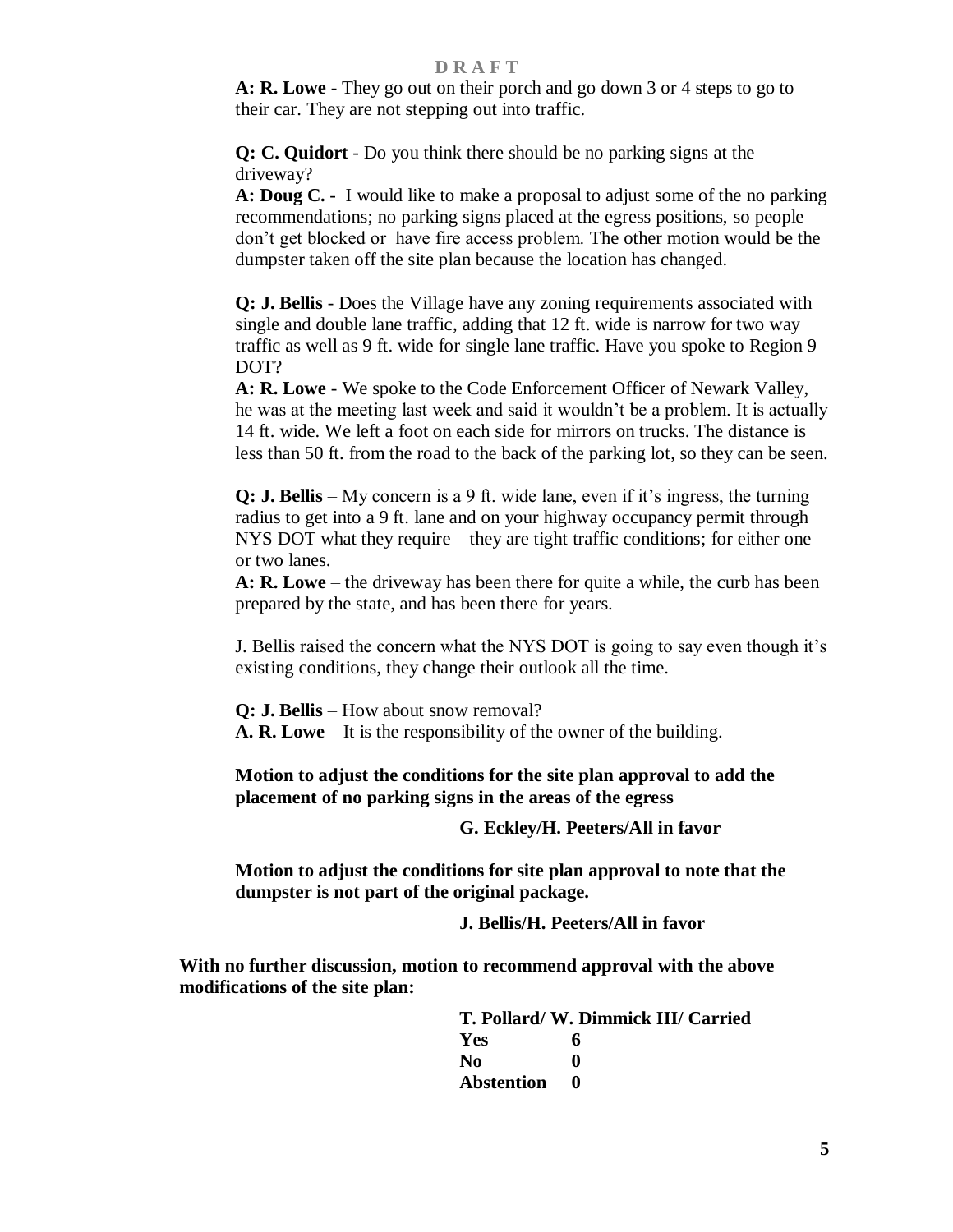Doug C. recommended that Mr. and Mrs. Lowe meet with NYS DOT, in the State Office Building in Binghamton, as soon as possible. J. Bellis added that Christine Klein is the Site Plan Review Manager.

## **4. County Case 2014-014: Town of Owego, Site Plan Review, Savemore Furniture**

The applicant is proposing to reuse an existing vacant structure to operate a retail furniture sales store and warehouse. Based upon the information, provided it appears that no alterations will be made to the footprint of the existing structure. Applicant states hours of operations are expected to be 10 AM – 8 PM Monday through Saturday. The business will be closed on Sundays. This new business will have 4 - 5 employees. The proposed business will result in 20 - 25 vehicle trips per day and 1 - 2 tractor trailers per week.

No information was provided regarding signage or external lighting.

There are industrial, residential and vacant land uses in the vicinity. Staff recommends approval of the site plan review with the following conditions:

- That the applicant obtain all required state, county and local permits, licenses and registrations.
- That NYS DOT Region 9 Site Plan Review Committee reviews and approves the site plan.

L. Hilldale reported that there are already lines there for parking that they can redo. There are 150 parking spaces in the lot. They want to add 4 handicap parking spaces. The building is handicap accessible

**Q: H. Peeters** – is there going to be a loading dock?

**A: L Hilldale** – there is a bay door where a trailer would have a clear shot without being near any customer parking. A picture was distributed.

L. Hilldale reported there is a driveway next to the building where you'd come in and the entire front of the building is curb accessible, no sidewalk; asphalt to asphalt. The plan is to use the driveway by the store.

### **Q: T. Pollard** – asked about signage.

**A: L. Hilldale** – Right now there is a realestate sign there with two 4 x4 posts that come out of the ground. That would probably be the only sign standing outside, everything else would be fastened to the building.

**Q: G. Eckley** – Would the sign be lighted? **A: L. Hilldale** – Possibly lights aiming at the sign that is attached to the building.

Doug C. suggested they see the Town of Owego and make sure to include the sign in the permit. This review does not cover a sign If a variance is required it would come back to the [Tioga County] Planning Board.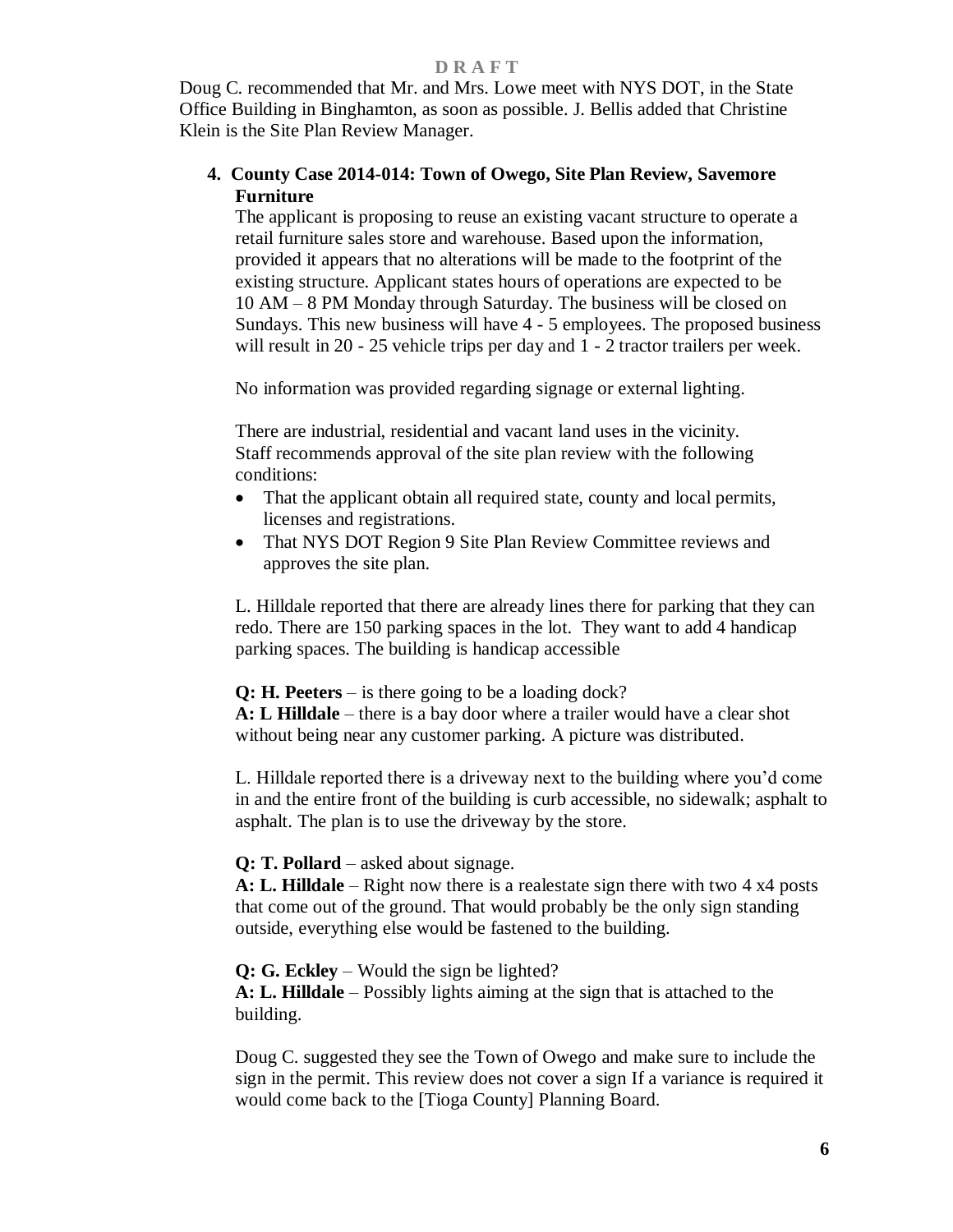G. Eckley recommended being very specific with signage; find out what the Town of Owego allows.

**Q: C. Quidort** – Will there be any lighting in the parking lot? **A: L. Hilldale** – There are lights in the parking lot and we could light them up, but frankly we will hardly have 6 or 7 cars in the parking lot and will most likely be parked next to the building. Most of the cars will be employees.

**Q: Doug C.** - Is this a business move? Or a new business? **A: L. Hilldale** – This is a new business.

**Q: G. Eckley** – In addition to the one on Elm Street? **A: L Hilldale** – Yes.

**Q: Doug C**. – Typically retail business is open 7 days of week. You will be closed on Sunday's. Is that standard?

**A: L. Hilldale** - That is what we are doing here. If the business does great, we may change.

J. Bellis asked the TCPB members if they need DOT approval? Is Taylor Road a state road? If it's a county road, does it need site plan approval? If is not a state road, they may not look at it.

**Staff A:** During the August 20<sup>th</sup> Planning Board meeting it was confirmed that Taylor Road is in fact not a State road and therefore does not need a Site Plan Review from NYS DOT Region 9 Site Plan Review Committee.

C. Quidort suggests removing the  $2<sup>nd</sup>$  condition.

**Motion to remove Condition #2: That NYS DOT Region 9 Site Plan Review Committee reviews and approves the site plan.**

| J. Bellis/G. Eckley/Carried |   |  |
|-----------------------------|---|--|
| <b>Yes</b>                  | 6 |  |
| N <sub>0</sub>              | 0 |  |
| <b>Abstention</b>           | 0 |  |

**With no further discussion, motion to recommend approval of the site plan with modifications:**

> **H. Peeters/W. Dimmick III/ Carried Yes 6 No 0 Abstention 0**

**5. County Case 2014-0010: Village of Waverly, Proposed Zoning and Local Law Amendments** 

The applicant is requesting to amend multiple sections of the zoning code to clarify certain uses, regulations and definitions.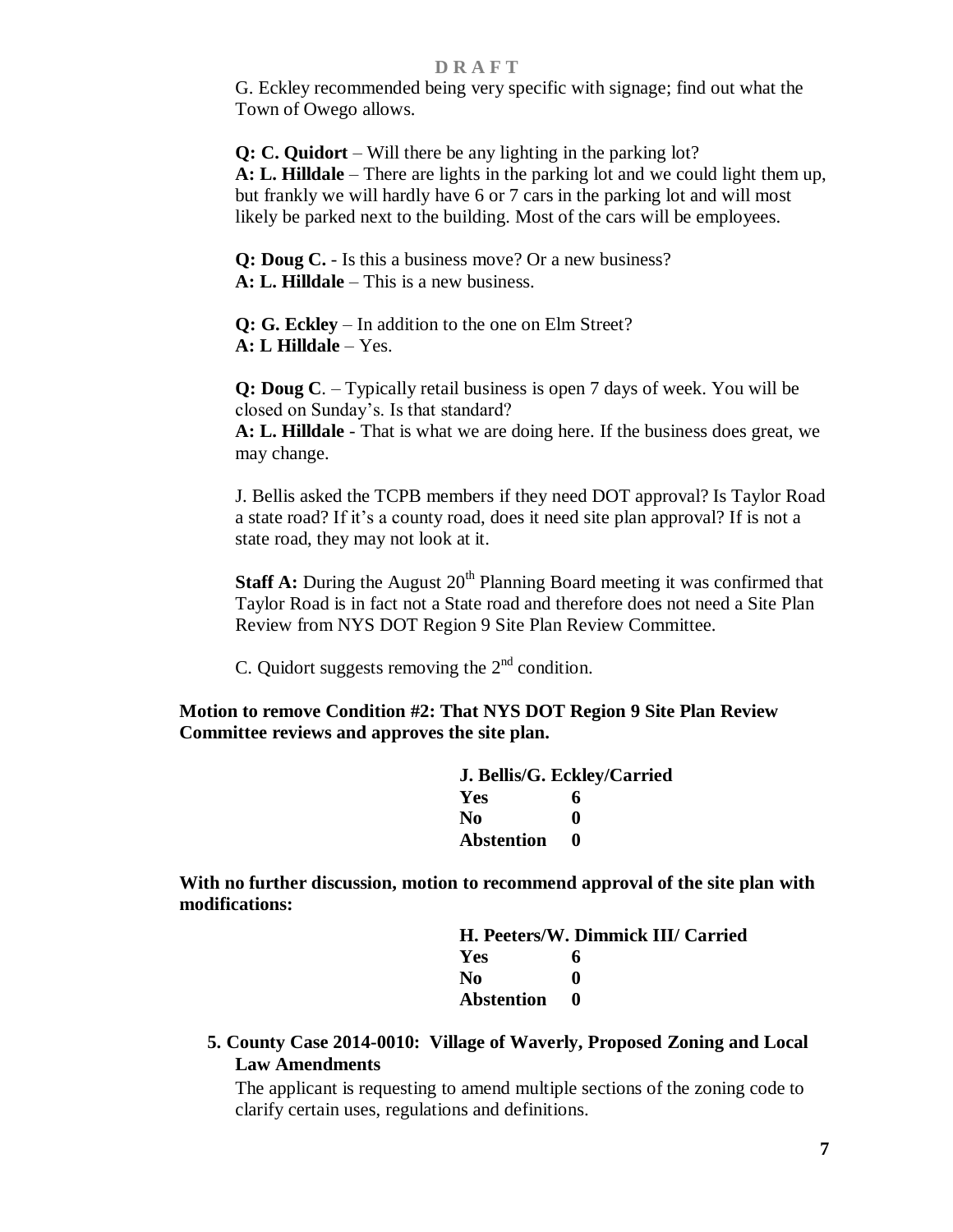Staff advises the County Planning Board recommend approval of the Zoning Amendments; #1 through #7.

**Amendment #1** – Proposing to delete existing language related to nonconforming use and nonconforming structures and replace with new language and standards for nonconforming use and structures.

**Q:** T. Pollack – When a change like this is made, who reviews it? Does the Village Attorney look at it to make sure it is legally correct? **A:** J. Bellis – As a board they come together to agree on the terms, then it gets sent to legal counsel for proper language.

**Amendment #2** - Delete "Specialized Industrial" from list of special permit uses. Replace with "Light Industrial" and itemize uses that are prohibited under the "Light Industrial" definition.

**Q: H. Peeters** – Is there a reason why they wanted this change? **A: C. Quidort** – When I spoke with Kerri Hazen at the Village she said they wanted to clean up the code and make it more business friendly; clearer to developers.

G. Eckley added that there are a lot of mixed uses in Waverly within their industrial areas. It has never been specific.

**Amendment #3 –** Delete the last portion of a sentence.

**Amendment #4 –** Definitions, amend the definition for "Motor Vehicle".

**Amendment #5 –** Definitions, amend the definition for "Service Station"

**Amendment #6 –** Definitions, add the definition "Industry, Light".

**Amendment #7 –** Definitions, add the definition "Street Level".

**With no further discussion, motion to recommend approval of the Proposed Zoning and Local Law Amendments:**

| H. Peeters/W. Dimmick III/ Carried |     |
|------------------------------------|-----|
| <b>Yes</b>                         | 6   |
| No                                 |     |
| Abstention                         | - 0 |

### **VIII. REPORTS**

A. Local Bits and Pieces

1. Town of Candor – G. Henry

- Not in attendance; J. Bellis had no report.
- 2. Town of Nichols P. Porter
	- Not in attendance.